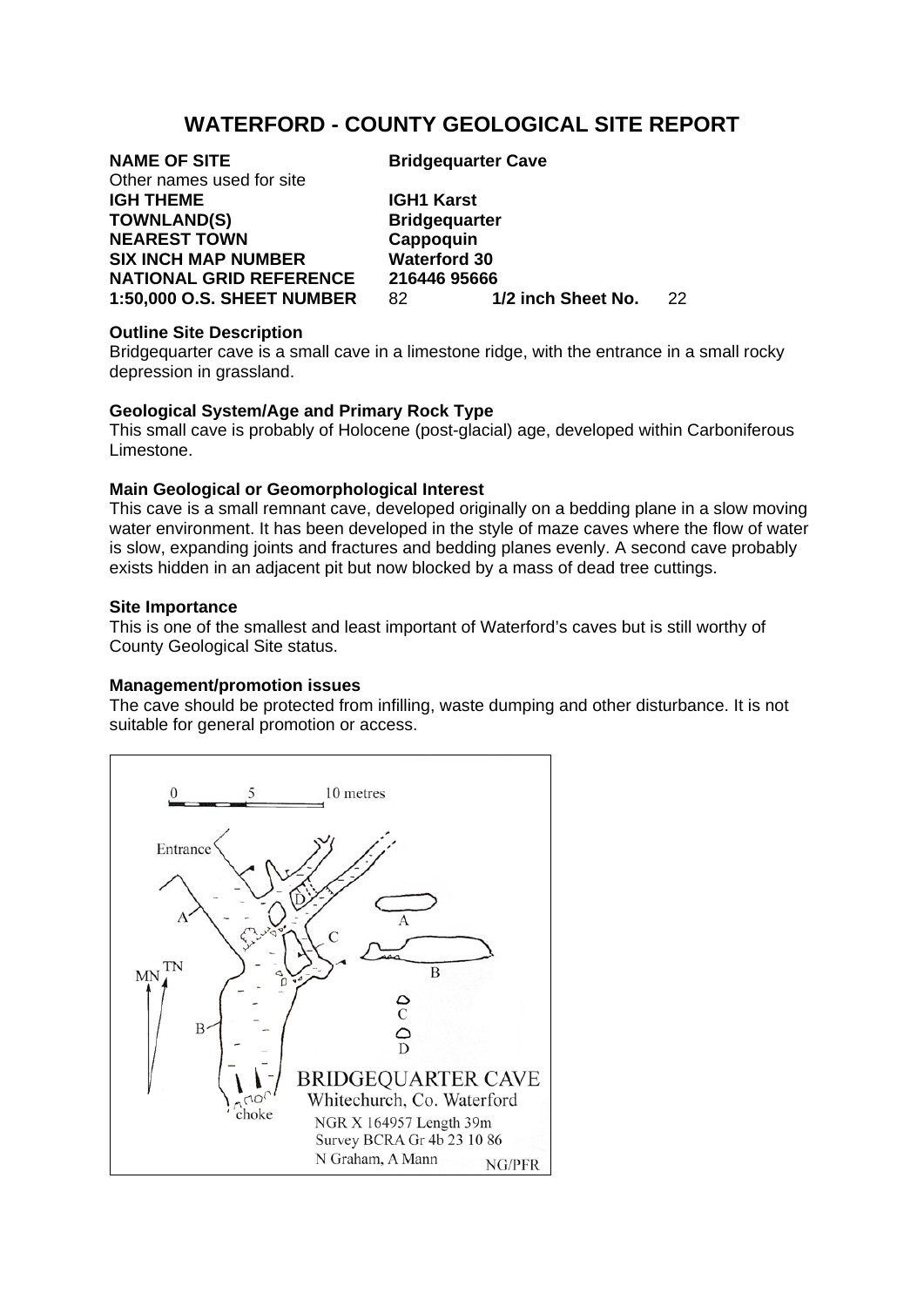

View of low entrance arch of the cave.



Bridgequarter Cave entrance is in the hollow with nettles and tree stump.